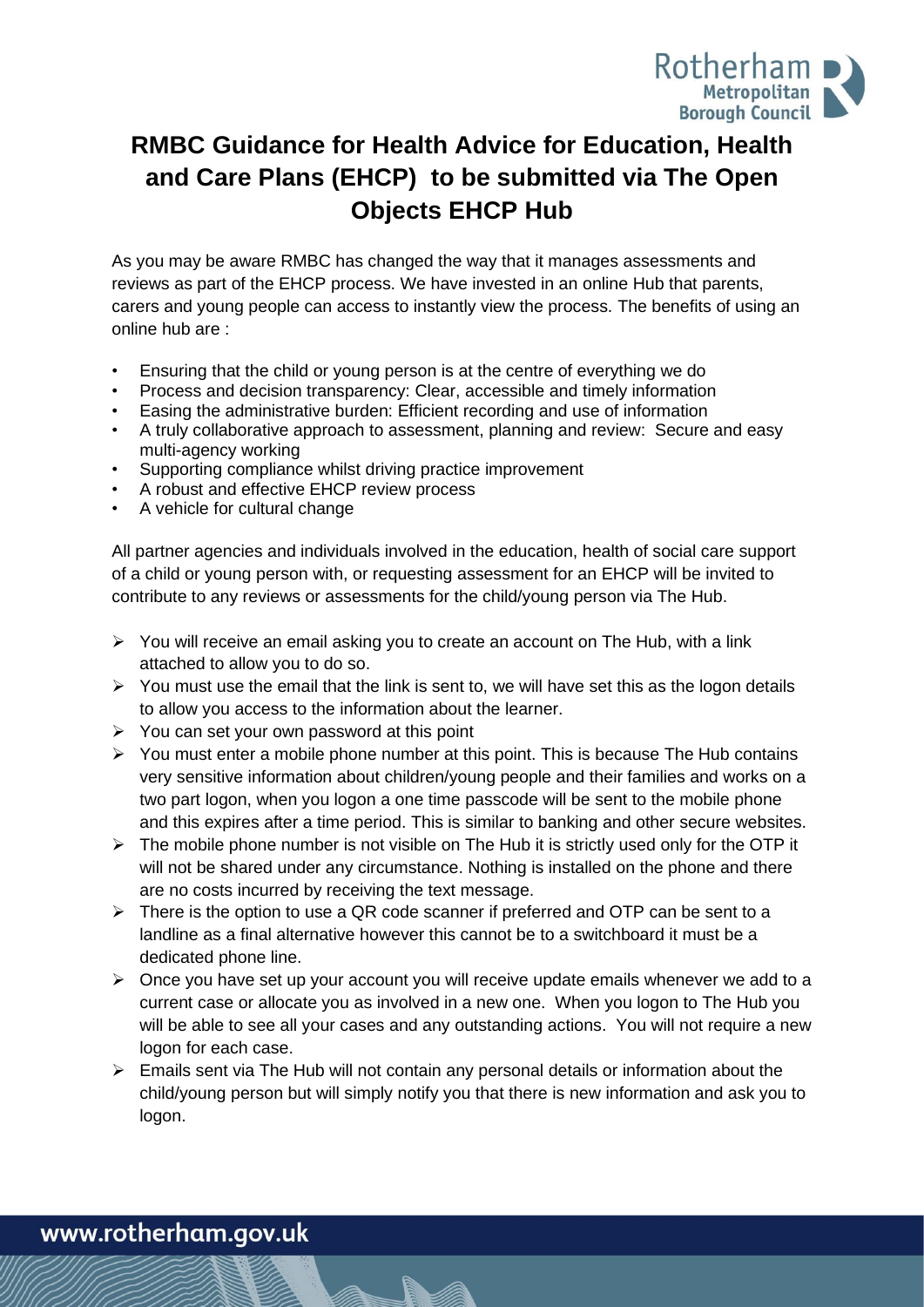### **What will Health Professionals be asked to contribute?**

|                                                                                                       |  | L Download | Save Changes | Submit Advice |
|-------------------------------------------------------------------------------------------------------|--|------------|--------------|---------------|
| You have been asked for advice in the following areas: Health                                         |  |            |              |               |
| Request notes:                                                                                        |  |            |              |               |
| * When did the child or young person first come into contact with your organisation?                  |  |            |              |               |
|                                                                                                       |  |            |              |               |
|                                                                                                       |  |            |              |               |
| Details of any discussions held between the child or young person and your organisation (if relevant) |  |            |              |               |
|                                                                                                       |  |            |              |               |
|                                                                                                       |  |            |              |               |
|                                                                                                       |  |            |              |               |
| Details of any discussions held between the parent(s) or carer(s) and your organisation (if relevant) |  |            |              |               |
|                                                                                                       |  |            |              |               |
|                                                                                                       |  |            |              |               |
| * What has your organisation put in place already to support the child or young person's needs?       |  |            |              |               |
|                                                                                                       |  |            |              |               |
|                                                                                                       |  |            |              |               |
| * What has been the effect of any support or strategies already put in place by your organisation?    |  |            |              |               |
|                                                                                                       |  |            |              |               |
|                                                                                                       |  |            |              |               |
|                                                                                                       |  |            |              |               |

This is what The Hub will look like to you

The starred fields are mandatory and must be completed

You are able to save and come back to the form if required. There is a save option, however once advice is submitted then it cannot be edited unless you contact the Education, Health and Care Assessment Team and ask them to release this. [\(ASSENT@Rotherham.gov.uk\)](mailto:ASSENT@Rotherham.gov.uk)

| <b>Advice Areas</b> |                                              |  |
|---------------------|----------------------------------------------|--|
|                     | Health                                       |  |
|                     | Social Care                                  |  |
| <b>RBC</b>          | SEN - Communications and Interaction         |  |
| RBC                 | SEN - Cognition and Learning                 |  |
| RBC                 | SEN - Sensory and/or Physical Health         |  |
| <b>BC</b>           | SEN - Social, Emotional and Mental Health    |  |
| <b>Documents</b>    |                                              |  |
|                     | Click or drag file to<br>this area to upload |  |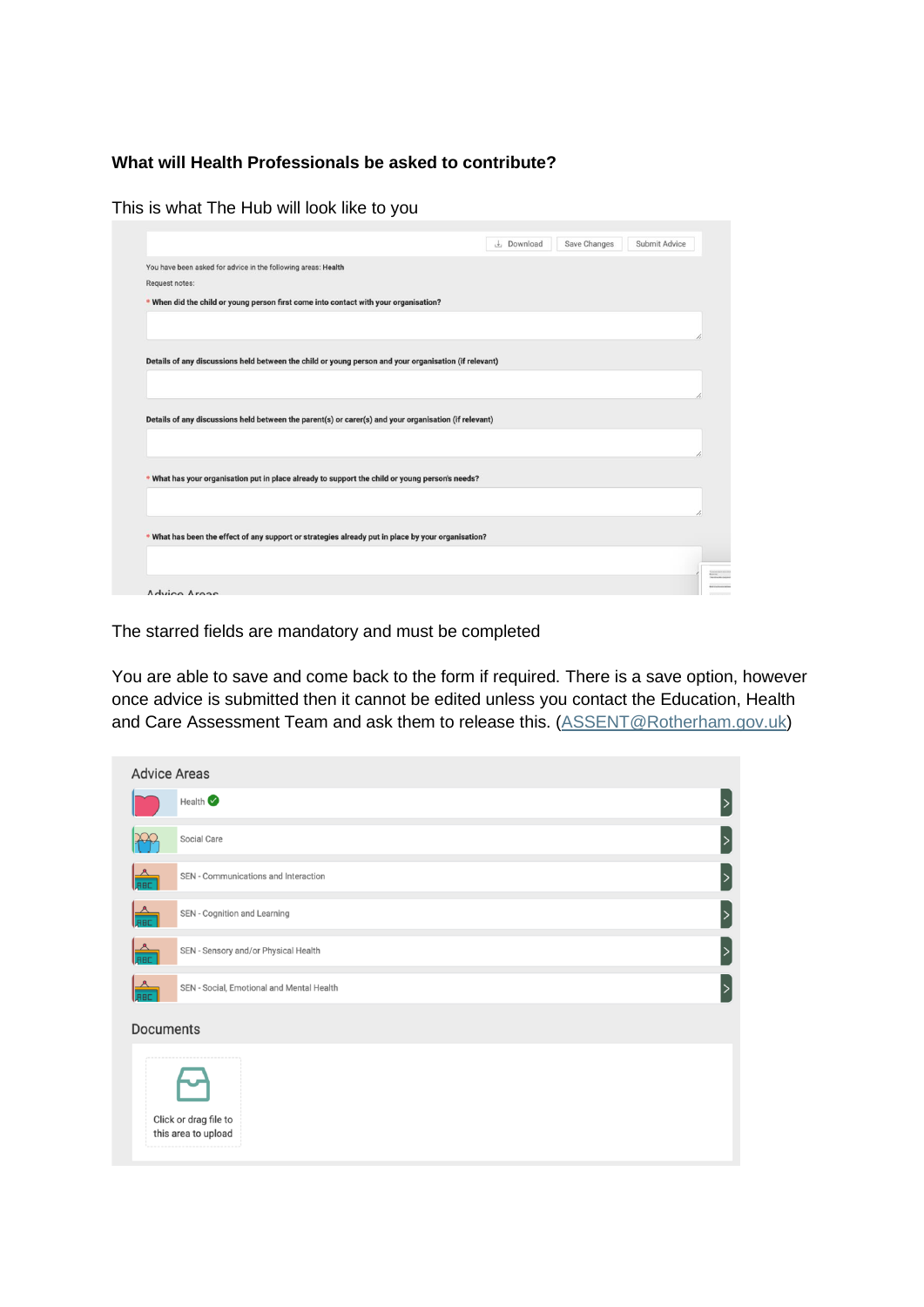As you can see there is a green tick in the health care section indicating that this is the section that you need to complete.

There is also a section for you to upload any reports or letters that may be relevant. There is no expectation that you re-write existing reports which may have already been shared with families but we will need your guidance as to how the information that the report contains will impact on the ability of the child/young person to access education.

| Health needs which relate to the child or young person's special educational needs (SEN)                                                                                                                                                          |  |
|---------------------------------------------------------------------------------------------------------------------------------------------------------------------------------------------------------------------------------------------------|--|
| If a decision is made to provide an education, health and care plan (EHCP), this advice may be used in section C of the EHCP.<br>What are the child or young person's strengths related to learning in this area?                                 |  |
|                                                                                                                                                                                                                                                   |  |
| What are the child or young person's special educational needs related to learning in this area?                                                                                                                                                  |  |
|                                                                                                                                                                                                                                                   |  |
| What are the long-term outcomes to be achieved?                                                                                                                                                                                                   |  |
| Long-term targets should include the child or young person's outcomes for the next key stage.Outcomes should be SMART (specific, measurable,<br>achievable, realistic, time-bound) and should specify if they are education or training outcomes. |  |

We will ask you to consider outcomes for the child/young person.

Please can you consider the outcomes you are hoping that the child or young person you are supporting will achieve as a result of their education, health and care plan. Some examples of outcomes are as follows:

#### **Cognition and Learning**

By the end of their educational journey to have the skills and qualification they need to be progress to the career or training of their choice in line with their aspirations

#### **Communication and interaction**

By the end of their educational journey to be able to access and contribute to their local community

#### **Social Emotional and Mental Health**

By the end of their educational journey to be able to be happy and healthy including having good mental health

#### **Physical and Sensory**

By the end of their educational journey to be as independent as possible.

Finally you will be asked to detail the provision that you believe the CYP requires.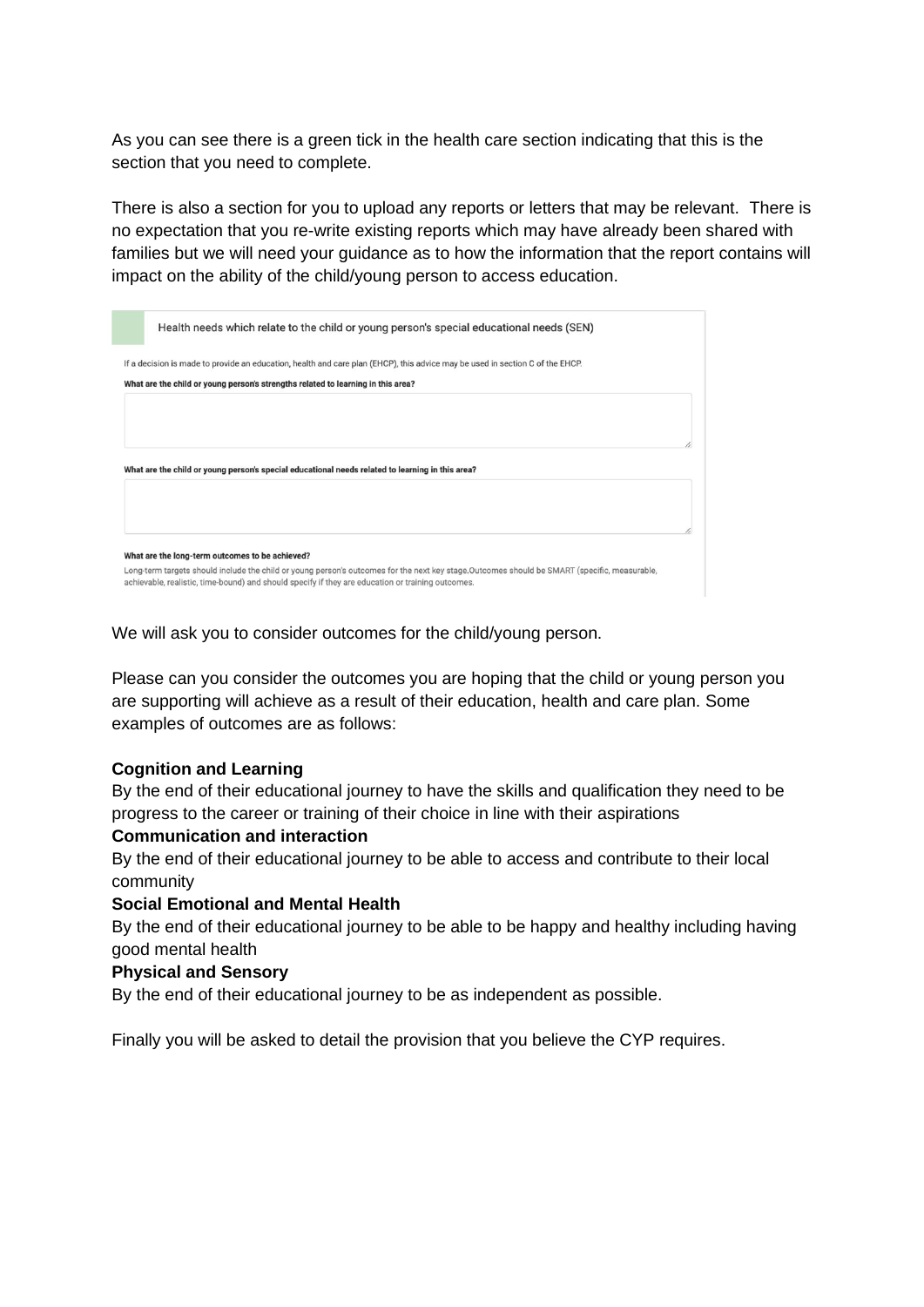| <b>Outcome 1</b>                                                                                              | <b>Delete outcome</b>           |
|---------------------------------------------------------------------------------------------------------------|---------------------------------|
| Outcome                                                                                                       |                                 |
|                                                                                                               |                                 |
|                                                                                                               |                                 |
| What are the short-term target(s) to achieve this outcome?                                                    |                                 |
| Short-term targets should include steps to achieving the child or young person's outcomes over the next year. |                                 |
| <b>Steps to achieving outcome</b>                                                                             | Date to be achieved by          |
| No active steps for this outcome.                                                                             |                                 |
|                                                                                                               | Select date<br>Add<br><b>ED</b> |
|                                                                                                               |                                 |
|                                                                                                               | + Add a new provision           |
|                                                                                                               |                                 |
|                                                                                                               |                                 |
|                                                                                                               | <b>Delete provision</b>         |
| <b>Provision 1</b>                                                                                            |                                 |
| <b>Support Needed</b>                                                                                         |                                 |
|                                                                                                               |                                 |
|                                                                                                               |                                 |
| To be provided by                                                                                             | Staff / Student ratio           |
|                                                                                                               |                                 |
|                                                                                                               |                                 |
| How much / Quantity                                                                                           |                                 |
|                                                                                                               |                                 |
|                                                                                                               |                                 |
|                                                                                                               |                                 |
| <b>How often</b>                                                                                              |                                 |

Provision should be identified clearly and specifically. Provision for example might be 'Two sessions of 15 minutes support per week with Speech and Language Therapist' Or

'Daily Physiotherapy exercises for 10 minutes per day supported by school staff'.

Therefore, clarity is required as to who will need to provide the intervention, for how long and how frequently.

If there is funding for this outside of universal or commissioned services then the Continuing Health Care assessment and details of any personal budget information should be attached,

*Please ensure that provision is that which your service can provide or has discussed with education staff.*